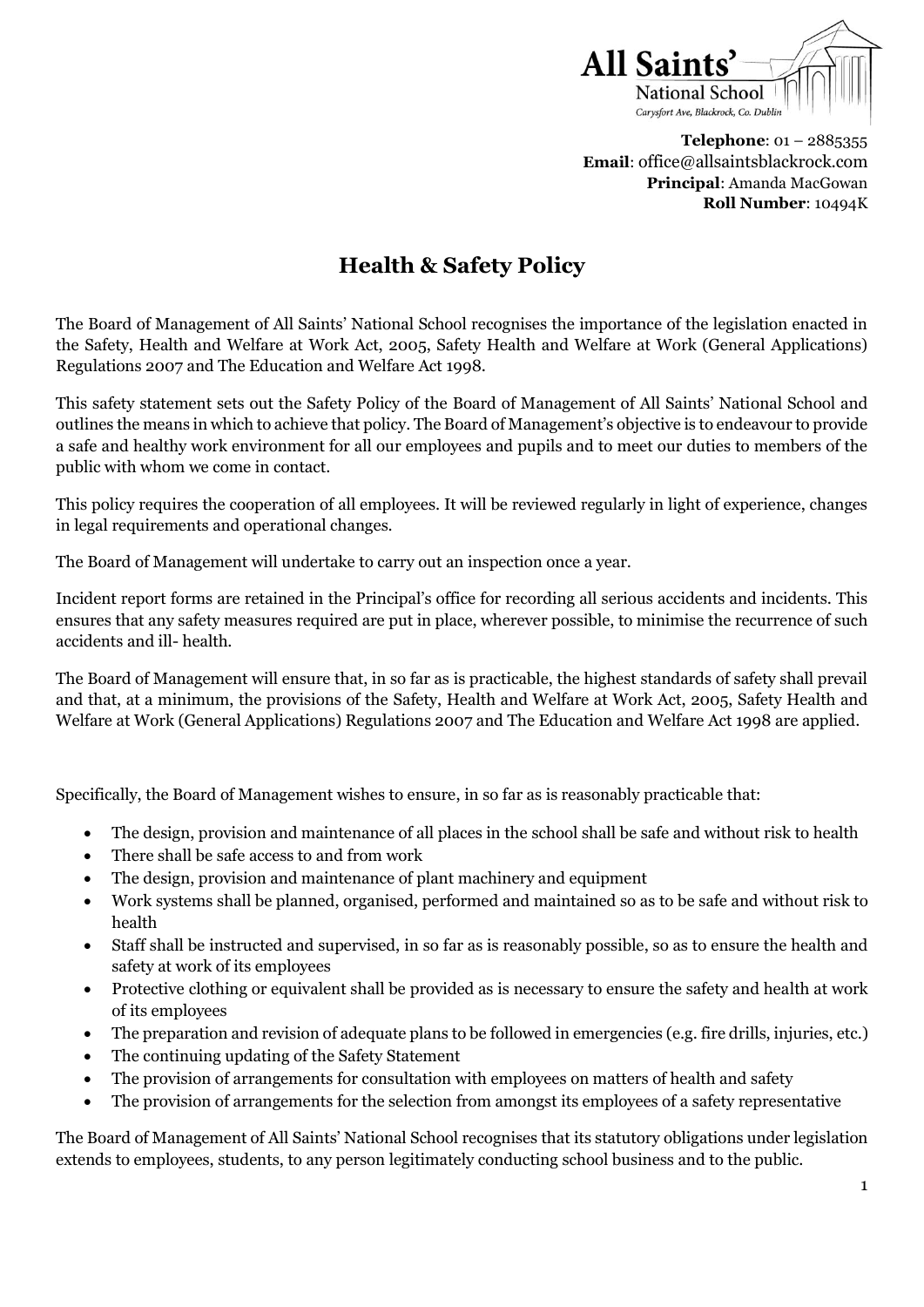The Board of Management undertakes to ensure that the provisions of the Safety, Health and Welfare at Work Act, 2005, Safety Health and Welfare at Work (General Applications) Regulations 2007 and The Education and Welfare Act 1998 are adhered to.

#### **Duties of Employees**

It is the duty of every employee while at work:

- a. To take reasonable care for his/ her own safety, health and welfare and that of any person who may be affected by his/ her acts or omissions while at work.
- b. To cooperate with his/ her employer and any other person to such extent as will enable his/ her employer or the other person to comply with any of the relevant statutory provisions.
- c. To use in such manner so as to provide the protection intended, any suitable appliance, protective clothing, convenience equipment or thing provided (whether for his/ her lone use or for use by him/ her in common with others) for securing his/ her safety, health or welfare at work.
- d. To report to the Principal or staff safety officer without unreasonable delay, any defects in plant, equipment, place of work, or system of work, which might endanger safety, health or welfare of which he/ she becomes aware.

No person will intentionally or recklessly interfere with or misuse any appliance, protective clothing, convenience or other means or thing provided in pursuance of any of the relevant statutory provisions or otherwise, for securing safety, health or welfare, or persons arising out of work activities.

Employees will, if using available facilities and equipment provided, ensure that work practices are performed in the safest manner possible.

#### **Consultation and Information**

It is the policy of the Board of Management of All Saints' National School to consult with staff in the preparation and completion of the Safety Statement, to give a copy of the Safety Statement to all present and future staff and to convey any additional information or instructions regarding health, safety and welfare at work to all staff as it becomes available.

#### **Hazards**

Staff are aware of the potential hazards in the workplace and liaise with the Principal regarding any hazards that arise. A safety check is carried out annually at the start of each year by the Deputy Principal and a member of the Board of Management. Some hazards can be rectified but others will remain constant. Hazards which cannot be rectified will be clearly indicted and appropriate procedures listed beside them, see below. The hazards have been divided into two categories.

#### **Constant hazards**

The following hazards (in as much as can be identified) are considered by the school to be a source of potential danger and are brought to the attention of all concerned:

Main fuse box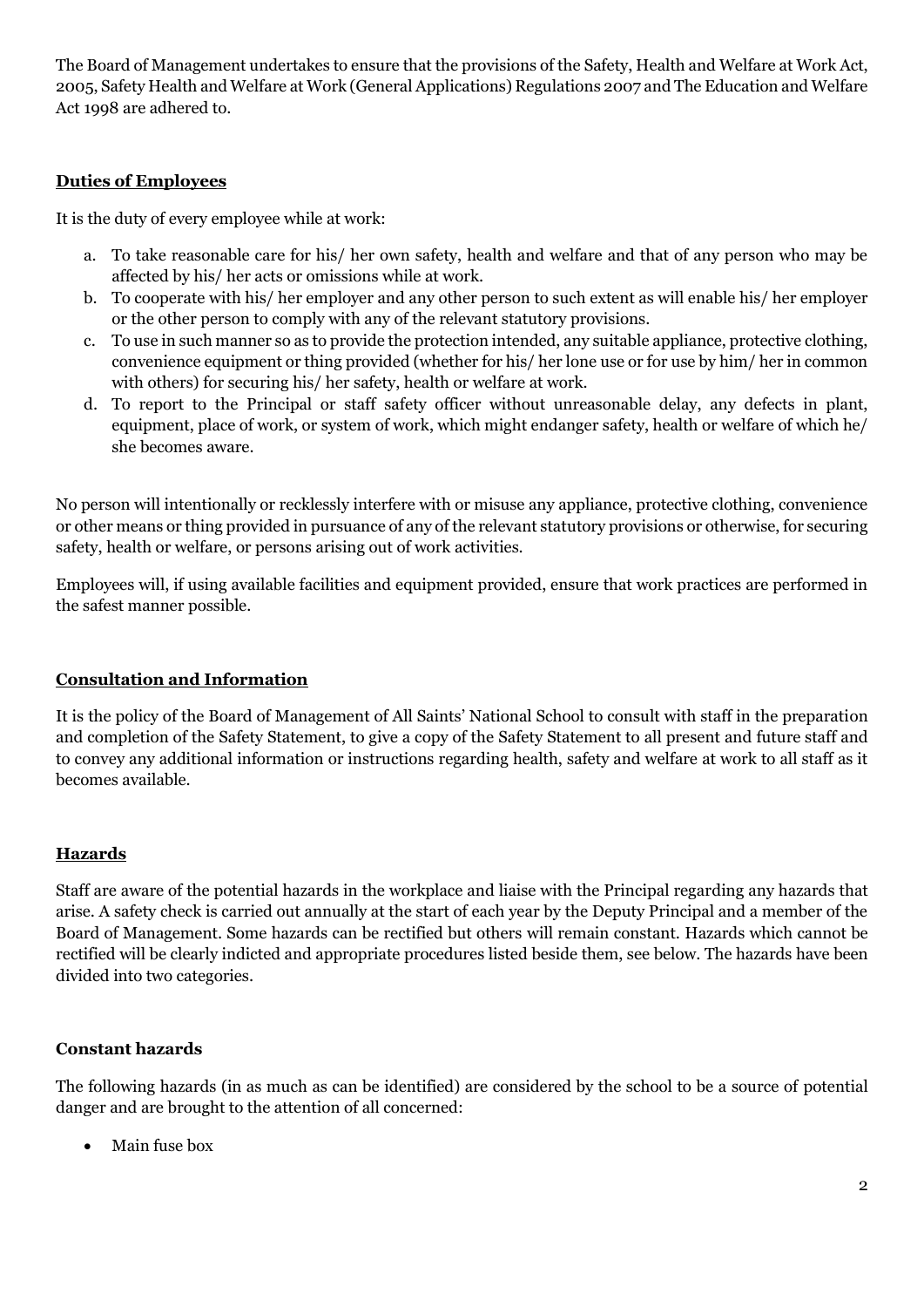- Limited to only one evacuation route from the middle room
- Windows opening out at head level
- High windows windows that are difficult to reach
- Kitchen kettle
- Photocopier toner
- Computers and laptops
- Trailing leads
- Entrance steps
- Drains in yard
- Power points
- Stairs
- Step in cloakroom/ toilet area
- Sloping yard
- School entrance adjacent to main road
- The barrier outside the main gate (does not run the length of the path)
- Outdoor bins
- Ladders
- Guillotines
- First aid supplies
- Storage heaters
- Railings in the yard
- Mats in hall (when out of position and worn down slip hazard)
- Protruding units such as coat hooks in children's cloak room
- Front door security (now fitted with electric door lock controls)
- Gate- security when children are out at break and lunch time / PE (use lock on gate at these times)

#### **Other intermittent hazards**

- Ice in yard / steps on a cold day
- Changes in the condition of school buildings i.e. loose roof slates, leaks, failure of electrical fittings etc.
- Flooding in yard blocked drain
- Slippy floor surfaces water from sinks in toilets, sink areas in classrooms, when floors are being mopped

To minimise these dangers the following safety/ protective measures must be adhered to:

- a. Access to and operation of plant/ equipment is strictly restricted to qualified members of staff whose job function is that of running, maintaining, cleaning or monitoring particular items of plant in the course of their normal duties
- b. In addition all such plant and machinery is used in strict accordance with the manufacturer's instructions and recommendations
- c. Where applicable, members of staff have been instructed in the correct use of plant, machinery and equipment
- d. All machinery and electrical equipment is fitted with adequate safeguards.
- e. Precautionary notices, in respect of safety matters are displayed at relevant points.
- f. Ladders must be used with another person's assistance.
- g. Avoid use of glass bottles where possible by pupils. Remove broken glass immediately on discovery
- h. Check that floors are clean, even, non-slip and splinter-proof
- i. Check that PE equipment is stacked securely and is positioned so as not to cause a hazard
- j. Check that mats are in good condition.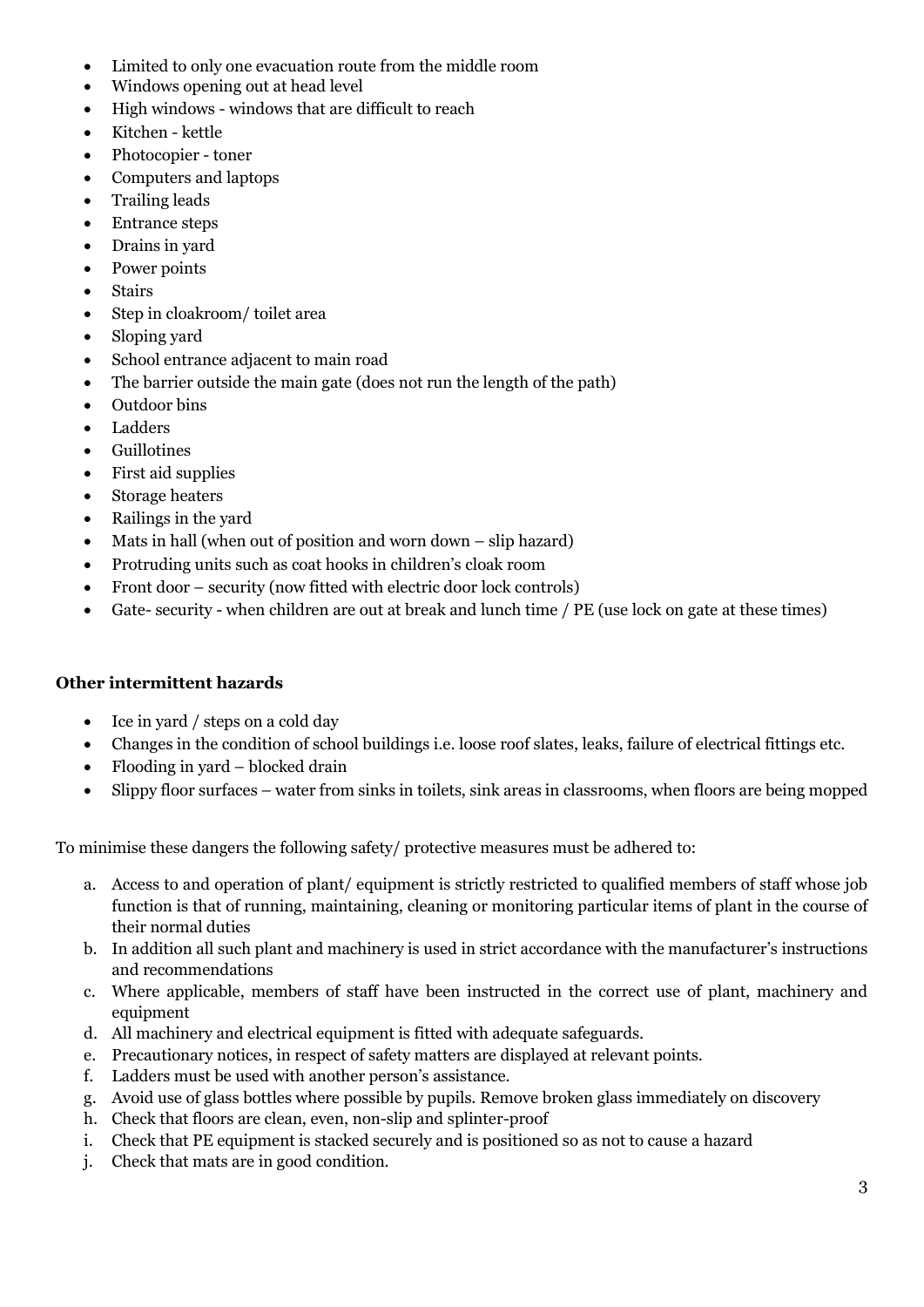- k. An annual routine for inspecting furniture, floors, apparatus, equipment and fittings (Board of Management Safety Officer and Staff Safety Officer)
- l. Check that outdoor benches and handrail etc. are free from splinters and are generally sound.
- m. Check that there are no uneven/broken/cracked paving slabs.
- n. Check that roofs, guttering, drain pipes etc. as far as can be seen are sound and well maintained
- o. Check that manholes are safe.
- p. Check that all play areas, especially sand pits, are kept clean and free from glass before use (Junior Room Teacher)
- q. Check that outside lighting works and is sufficient
- r. Check that all builder's materials, maintenance equipment, external stores etc. are stored securely
- s. Check that refuse is removed from the building each day and is carefully stored outside

#### **Other Specific hazards**

#### **Fire**

It is the policy of the Board of Management of All Saints' National School that:

- There is an adequate supply of fire extinguishers and fire blankets which will deal with any type of fire
- All fire equipment is identified and regularly serviced
- Regular fire drills take place at least once a term (Staff Safety Officer)
- Signs shall be clearly visible to ensure that visitors are aware of exit doors and routes. (Staff Safety Officer)
- All doors, corridors and entries shall be kept clear of obstruction and shall be able to be opened at all times from within the building. Each teacher who has an exit in his/her classroom must ensure it is kept clear.
- Instruction is given to staff in the use of fire extinguishers
- Fire alarms are clearly marked
- An assembly area is designated outside school grounds (beside veterinary clinic)
- A plan of the school shows assembly points outside the school
- All recommendations made by a fire officer will be implemented
- Fire alarms will be serviced and tested quarterly by the alarm company
- All electrical equipment shall be left unplugged when unattended for lengthy periods and when the building is empty. Teachers are responsible for their own classroom. The secretary/Principal, as appropriate, is responsible for their offices

#### **Chemicals**

It is the policy of the Board of Management of All Saints' N.S. that all chemicals, photocopier toner, detergents etc. be stored in clearly identifiable containers bearing instructions and precautions for their use and shall be kept in a locked area, and protection provided to be used when handling them.

#### **Drugs and Medication**

It is the policy of the Board of Management of All Saints' N.S. that all drugs, medications, etc. be kept in a secure cabinet, locked at all times and the key kept in a separate and secure place and used only by trained and authorised personnel.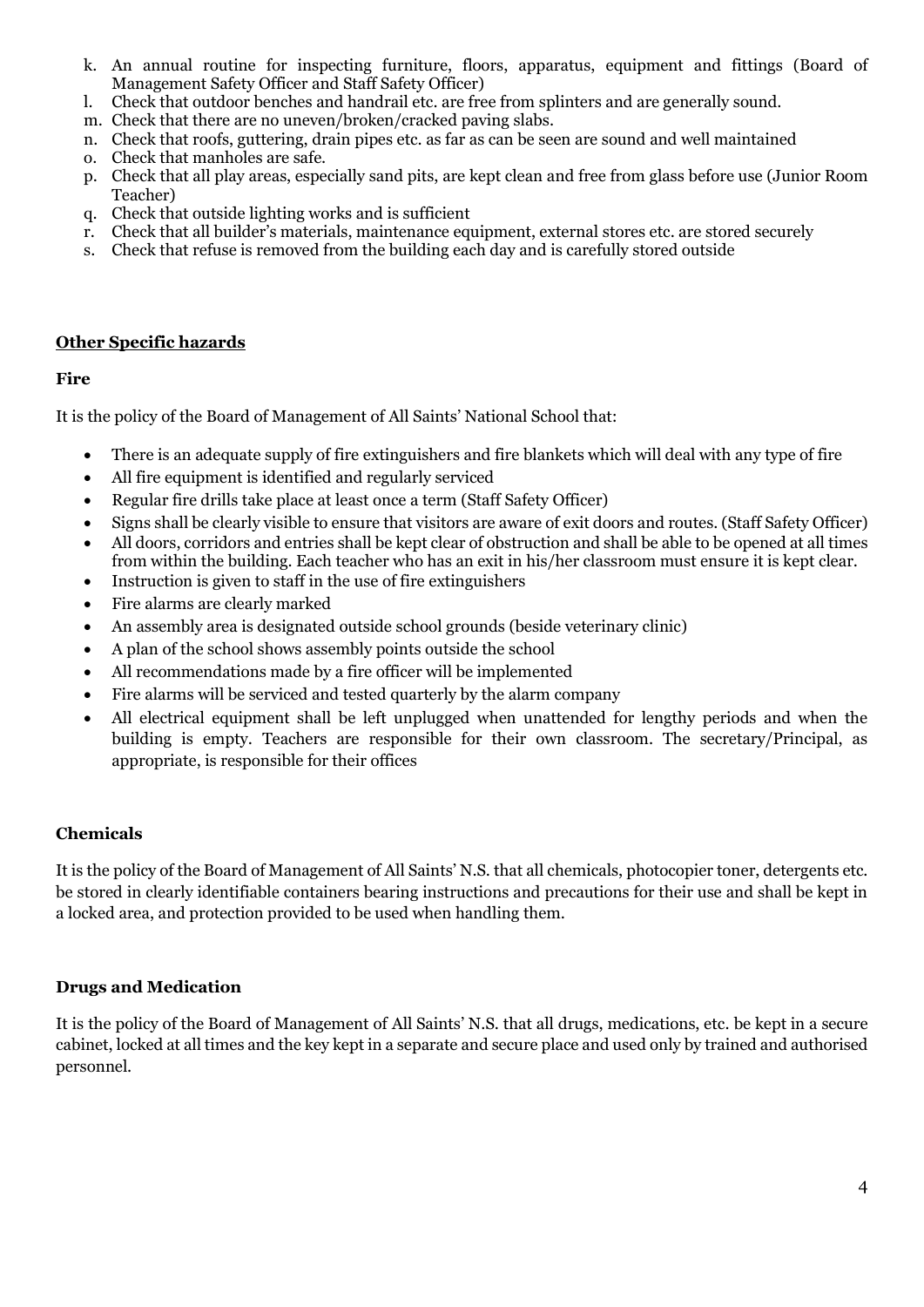#### **Highly polished or wet floors**

It is the policy of the Board of Management of All Saints' N.S. that every attempt will be made to avoid the creation of slippery surfaces. The washing of floors shall be conducted, as far as is possible, after school hours to eliminate, as far as possible, the danger of slipping. Where floors are wet, warning signs regarding wet floors shall be used. Attention is drawn to the possibility of outside floors and surfaces being affected by frost in cold weather. Staff and pupils shall be told to use handrails when going up or down stairs. Step edges shall be fitted with clearly marked edges of a non-slip nature wherever practical.

#### **Code of Behaviour**

The code of behaviour in the school provides for a level of behaviour to minimise personal risk or stress to any employee.

#### **Electrical Appliances**

Arrangements will be made for all appliances to be checked on a regular basis at least annually by a competent person i.e. maintenance person, the supplier, or his agent. Before using any appliance the user should check that:

- All safety guards which are a normal part of the appliance are in working order
- Power supply cables/ leads are intact and free of cuts and abrasions
- Suitable undamaged fused plug tops are used and fitted with the current fuse

#### **Welfare**

To ensure the continued welfare of the staff and children, toilet and cloakroom areas are provided. A kitchenette, separate from the work area, is provided for staff, where food and drinks may be prepared, heated and refrigerated. Staff must co-operate in maintaining a high standard of hygiene in this area.

A high standard of hygiene must be achieved and maintained at all times. Adequate facilities for waste disposal must be available. An adequate supply of hot and cold water, towels, soap and sanitary disposal facilities must be available.

Members of staff and students are reminded:

- (a) A person who is under medical supervision or on prescribed medication and who has been certified fit for work, should notify the school of any known side effect or temporary physical disabilities which could hinder their work performance and which may be a danger to either themselves or their fellow workers. The school will arrange or assign appropriate tasks for the person to carry out in the interim.
- (b) Staff and students are not allowed to attend the premises or carry out duties whilst under the influence of illicit drugs or alcohol. Any person found breaking this rule will be liable to disciplinary action.

#### **Broken Glass**

The Board of Management shall minimise the danger arising from broken glass. Staff are asked to report broken glass to the Principal so that it may be immediately removed.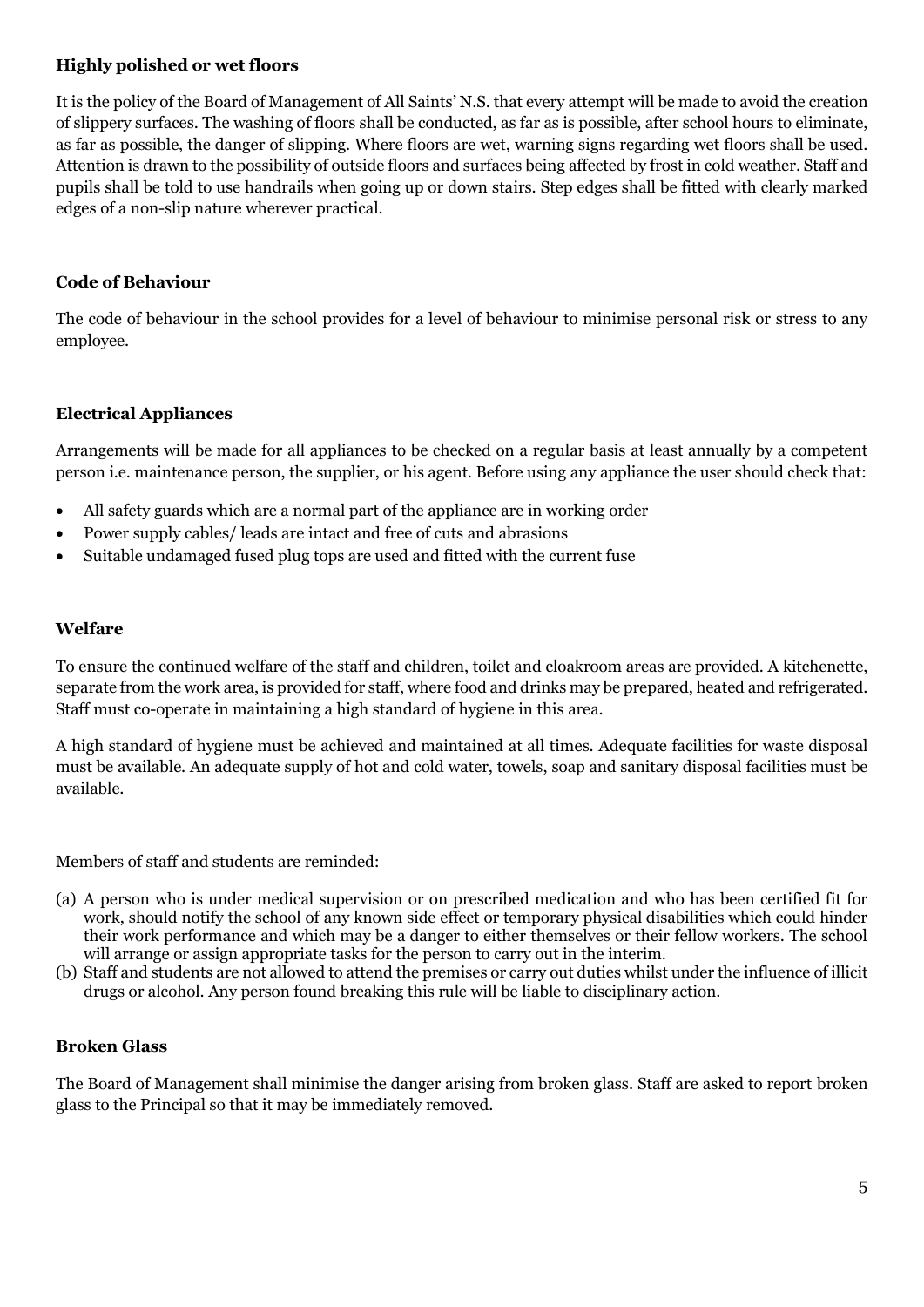#### **Smoking**

Smoking is not permitted by any person in the school building or grounds.

#### **First Aid**

It is the policy of the Board of Management of All Saints' N.S. that a member of staff shall be trained to provide first aid to staff and pupils.

(1) Notices are posted in the school office detailing:

- Arrangements for giving first aid
- Location of first aid boxes
- Procedure of calling ambulances etc.
- Telephone numbers of local doctor, Gardaí, hospital.
- (2) All incidents, no matter how trivial and whether to employees or to students or to members of the public must be reported immediately to the Principal / Staff Safety Officer. This is necessary to monitor the progress of safety standards and to ensure that the proper medical attention is given where required. A system for recording accidents and incidents is to be in place in the school. Reports must be produced by the staff member involved in the given incident. This record system is to be overseen by the Principal and Staff Safety Officer.

There are four first aid boxes in the school - one located in each classroom and one in the foyer. Each class teacher (their own classroom) and learning support teacher (first aid box in the hallway) will ensure their first aid box is fully stocked at all times, containing:

- Plasters
- Antiseptic wipes
- Disposable gloves
- Ice-packs (freezer in kitchenette)
- Instant ice packs (for use when away from the school stored in the first aid supply cupboard)
- Eye lotion (e.g.) Optrex (in the first aid supply cupboard in the office only)
- Anti-histamine for stings (in the first aid supply cupboard in the office only)
- First aid record book (in foyer first aid box only)

Disposable gloves must be used at all times when administering first aid.

#### **Access to the School**

In as much as is compatible with the practical layout of the school premises, anyone entering the school premises shall be required to identify themselves to the Principal or the secretary as relevant before gaining admittance to the school. Any contractor must make direct contact with the Principal before initiating any work on the premises and shall be shown a copy of the Safety Statement applying to the school and shall agree to its provisions.

While work is in progress, any noise shall be avoided wherever possible during school hours and shall at all times be reduced to the minimum necessary. The contractor and his workmen shall not create any hazard, permanent or temporary, without informing the principal or his/her nominated agent and shall mark such hazard with warning signs or other suitable protection.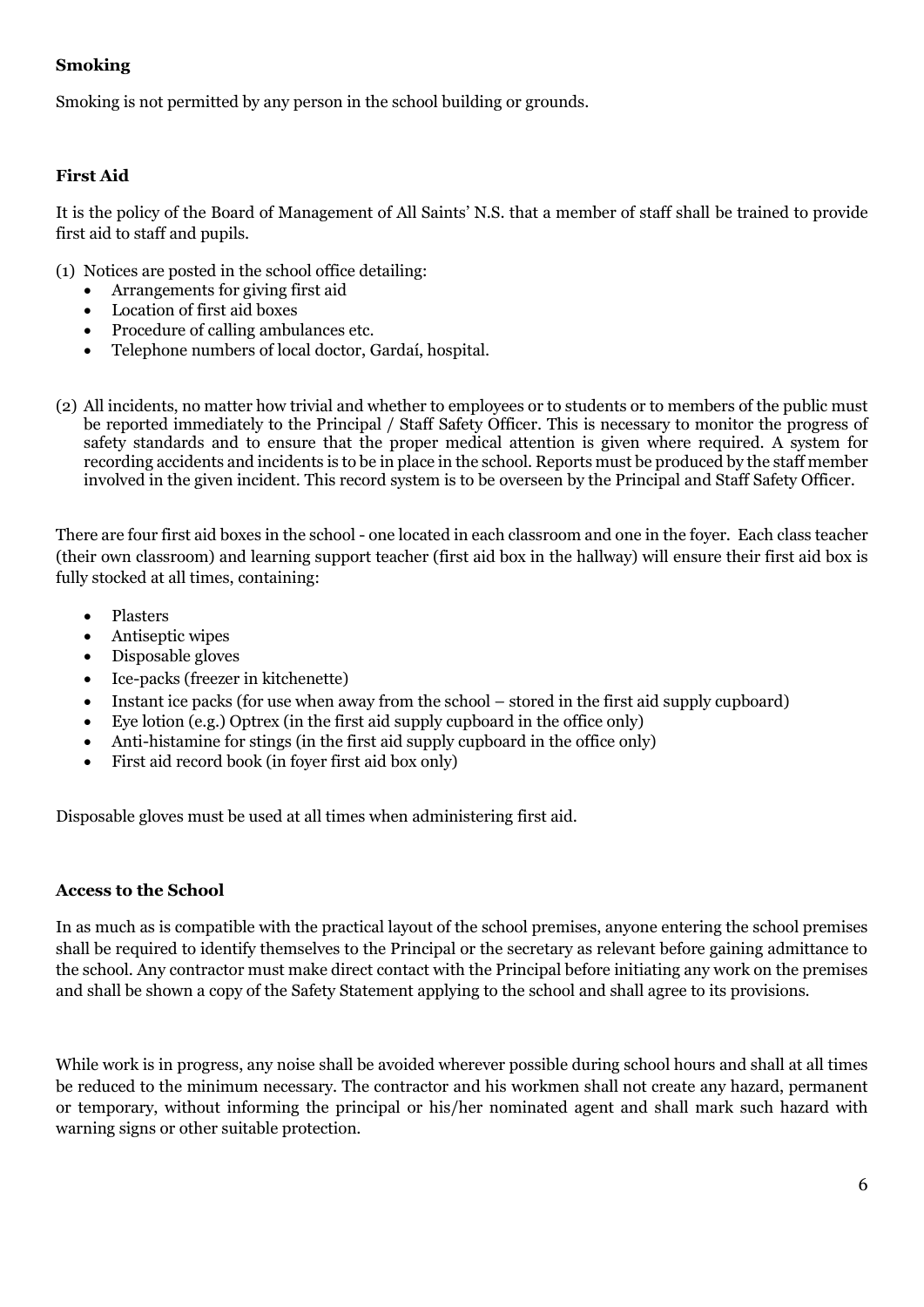# **Collecting Children**

Those parking outside the school grounds are advised to accompany children to and from the school premises.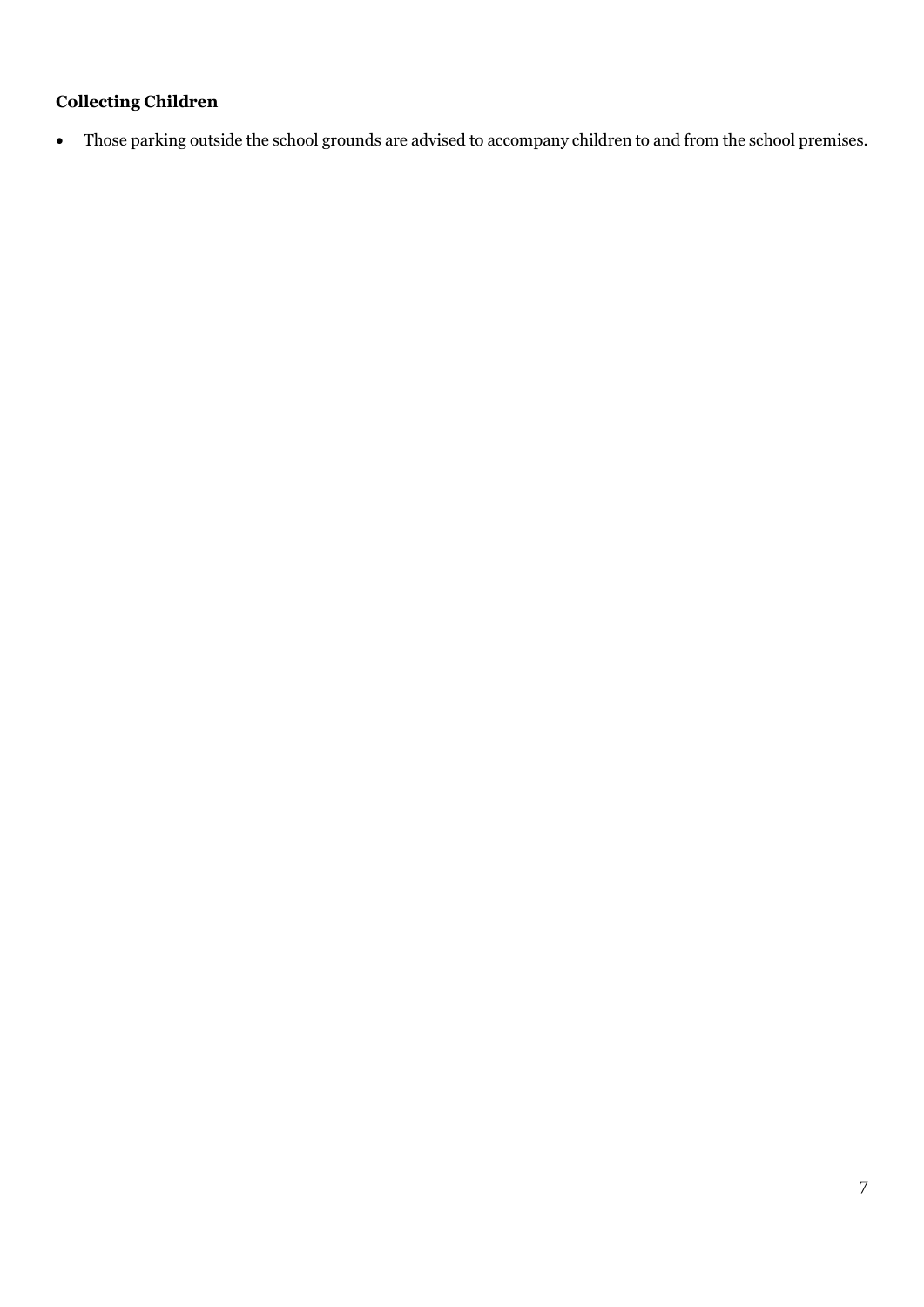#### **Revision of This Safety Statement**

This statement shall be regularly revised by the Board of Management of All Saints' N.S. in accordance with experience and the requirements of relevant legislation.

#### *Signed on behalf of the Board of Management:*

| Chairman:                    | Date: the contract of the contract of the contract of the contract of the contract of the contract of the contract of the contract of the contract of the contract of the contract of the contract of the contract of the cont |
|------------------------------|--------------------------------------------------------------------------------------------------------------------------------------------------------------------------------------------------------------------------------|
| Principal:                   |                                                                                                                                                                                                                                |
| <b>Staff Safety Officer:</b> |                                                                                                                                                                                                                                |
| <b>BOM Safety Officer:</b>   | Date: the contract of the contract of the contract of the contract of the contract of the contract of the contract of the contract of the contract of the contract of the contract of the contract of the contract of the cont |

This policy statement is in accordance with The Safety, Health and Welfare at Work Act, 2005, Safety Health and Welfare at Work (General Applications) Regulations 2007 and The Education and Welfare Act 1998.

#### **Members of the Board of Management:**

Chairman:

• Rev. Ian Gallagher

Other Board Members:

- Andrea Black
- June Bow
- Robert Lambert
- Clare MacManus
- Joanne McFadden
- Catherine Orr
- Tim O'Sullivan

#### **Staff Safety Officer**: Carol Bedell

**BOM Safety Officer**: Tim O'Sullivan

Prepared by representatives of the Board of Management, in consultation with parents and teachers in accordance with The Safety, Health and Welfare at Work Act, 2005, Safety Health and Welfare at Work (General Applications) Regulations 2007 and The Education and Welfare Act 1998.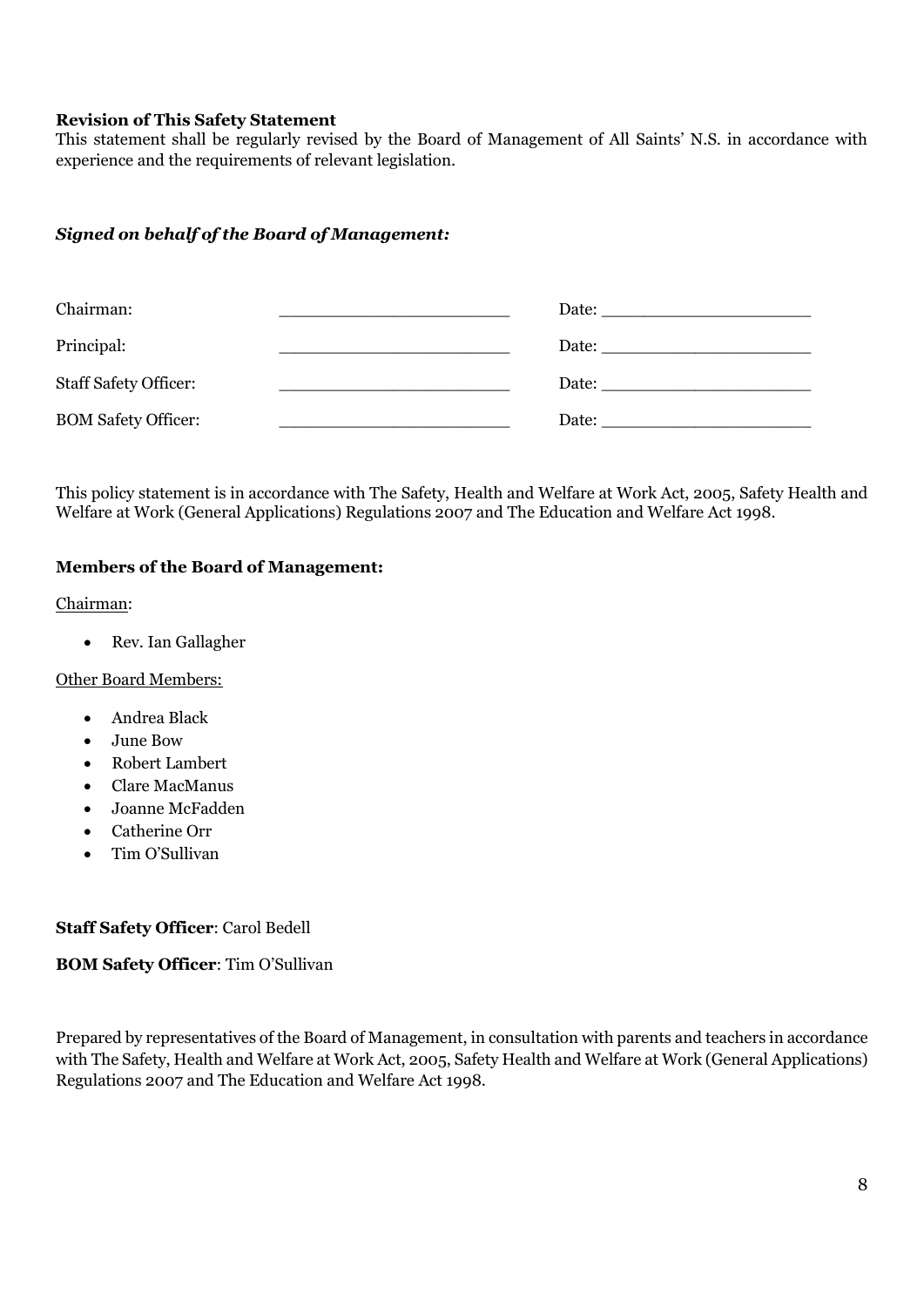

# **Health and Safety Inspection Guide**

# **Circulation Areas**

#### **Passages**

Check that:

- Floor surfaces are even and are not slippery
- Litter or rubbish has not been allowed to accumulate
- Mats etc. are not positioned in such a way as to be tripping hazards
- There are no areas of loose, flaking or damaged paint, plaster or plasterboard
- Floors, corridors, the landing area at the top of the stairs and access routes are kept clear of excess furniture or obstacles
- Exit routes are kept clear of obstruction

#### **Doors and Windows**

Check that:

- Doors are unobstructed
- Doors with glass windows have toughened or laminated glass
- Doors with a fire resistance requirement have wire reinforced glass
- There are no doors with
	- o Loose or broken hinges
	- o Damaged or sticking catches
	- o Broken wood panels or glass panels
	- o Loose or stiff handles
- Doors are not allowed to swing freely without restraint
- Windows are not broken or cracked
- Windows open easily without undue force being applied
- Windows do not jut out dangerously when open
- Windows are cleaned regularly
- Windows can be easily opened to allow for adequate ventilation
- Windows do not have broken fastenings or cords
- Window poles or step ladders are available to open windows at a height

#### **Heating and Ventilation**

Check that:

- The heating system is regularly serviced and maintained in good order
- The heating system is adequate
- Where there are large areas of glass facing direct sunlight, there is provision for shading (eg. blinds)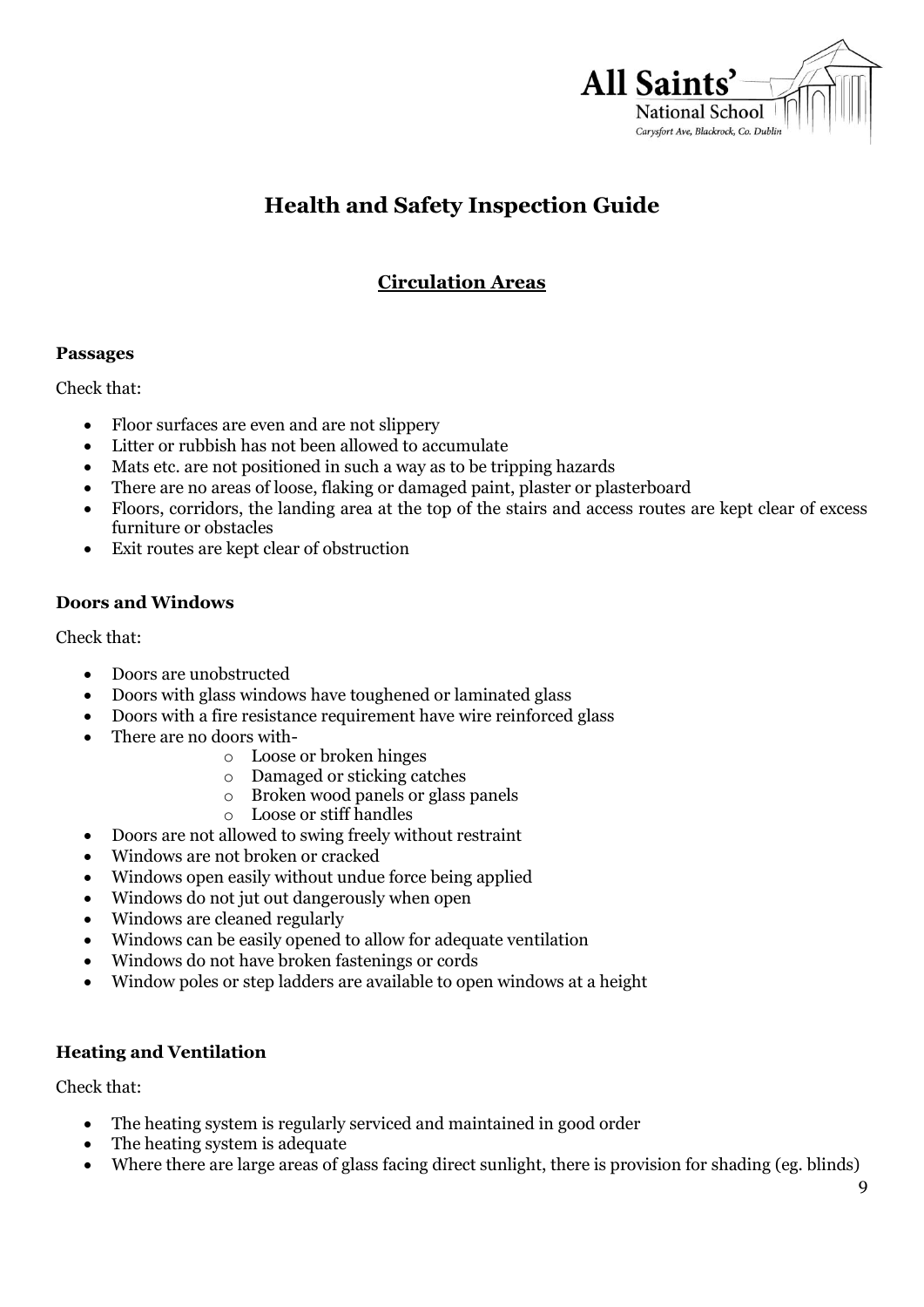- The area around storage heaters is kept clear (fire hazard)
- Storage heaters are set to a temperature that is not too hot to touch

## **Furniture**

Check for:

 Any broken or damaged furniture. All damaged items must be removed from service until repaired or replaced

## **Fire Safety**

Check that:

- Fire alarm is checked and tested quarterly by the alarm company
- The fire exits and escape routes are clear from obstructions
- Staff and children are familiar with evacuation procedures
- Staff are familiar with and have been adequately trained in the procedure to be followed when using firefighting equipment
- There have been practice evacuations/ fire drills held every term
- Fire doors open outwards and are not held or wedged open
- Fire extinguishers and fire blankets are checked and maintained in accordance with manufacturer's instructions and serviced annually
- The firefighting equipment available is that recommended by the local authority's fire officer and is located in accordance with the fire officer's recommendations
- Flammable substances (e.g. cleaning fluids, photocopying chemicals etc.) are stored correctly, away from any sources of heat
- All fire doors are marked with the safety sign '*fire door, keep closed'*
- All fire doors automatically fully self-close

# **Electrical Equipment**

## *General*

All electrical equipment should be maintained and checked regularly by a competent person. Such maintenance should include checking that:

- There are no signs of cuts, frays, kinks or coils on cables
- There are no loose parts, missing screws or broken switches on electrical items
- Defective electrical items are clearly identified and labelled '*out of use'* and stored separately to prevent accidental use
- Equipment is correctly wired and earthed
- Plugs are correctly wired
- Use ratings that are correct for the type of equipment being used (fuse ratings should be marked on the equipment and the plug)
- The mains supply is still capable of meeting the maximum demand
- The distribution system (i.e. sockets, bench supplies etc.) is suitable for the type of work being carried out
- The isolating switches are marked, well- sited and accessible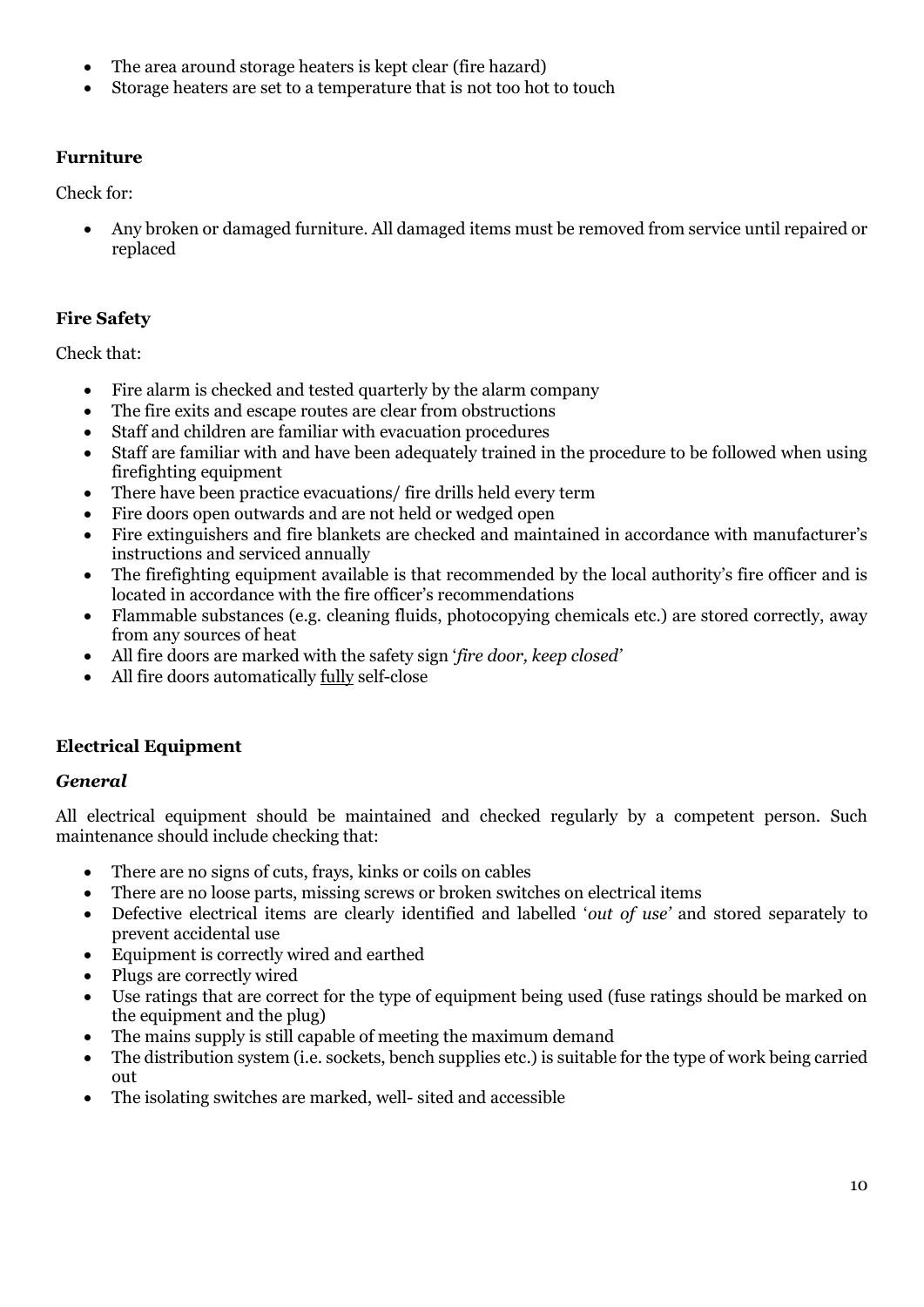### *Fuse Box*

Check that:

• The fuse box is kept locked

### *Plugs/ Sockets/ Leads*

Visually check that:

- Plugs are in good condition with no cracks or pieces missing
- Sockets are in good condition with no cracks or pieces missing
- Socket screws and mountings are secure
- Sockets are situated in safe positions, convenient for the equipment to be used and not subject to damp
- Indicator lights on sockets function correctly
- Insulation on leads is not cracked or frayed
- Leads are without knots or joints and are reasonably free of 'kinks'
- Leads are the correct length for the equipment being used
- There are no trailing leads
- Multi- point adaptors are being used only when necessary
- Leads and flexible cable are securely fixed at both equipment and plug ends

#### **Equipment**

Check that:

- Fixed and portable electrical equipment is not damaged and, as far as you are aware, is operating correctly
- Copies of manufacturers' instructions/ operating manuals are easily accessible
- Equipment is only being used for purposes for which it was intended
- Where appropriate, all electrical equipment is switched off and unplugged when not in use
- On/off indicator lights function correctly
- Equipment incorporating heating has a thermal safety cut- out, in addition to a thermostat
- Equipment containing liquid has a leakage detector
- All items of electrical equipment are properly and regularly cleaned/ maintained and serviced as necessary

#### *Lighting*

Visually check that:

- All light fittings are working and are kept in a clean condition
- Light switches are not broken and appear to be in a safe condition
- The lighting is adequate for the type of work being undertaken as specified in Circular 24/2

#### **First Aid**

Check that:

First aid boxes are readily available and fully stocked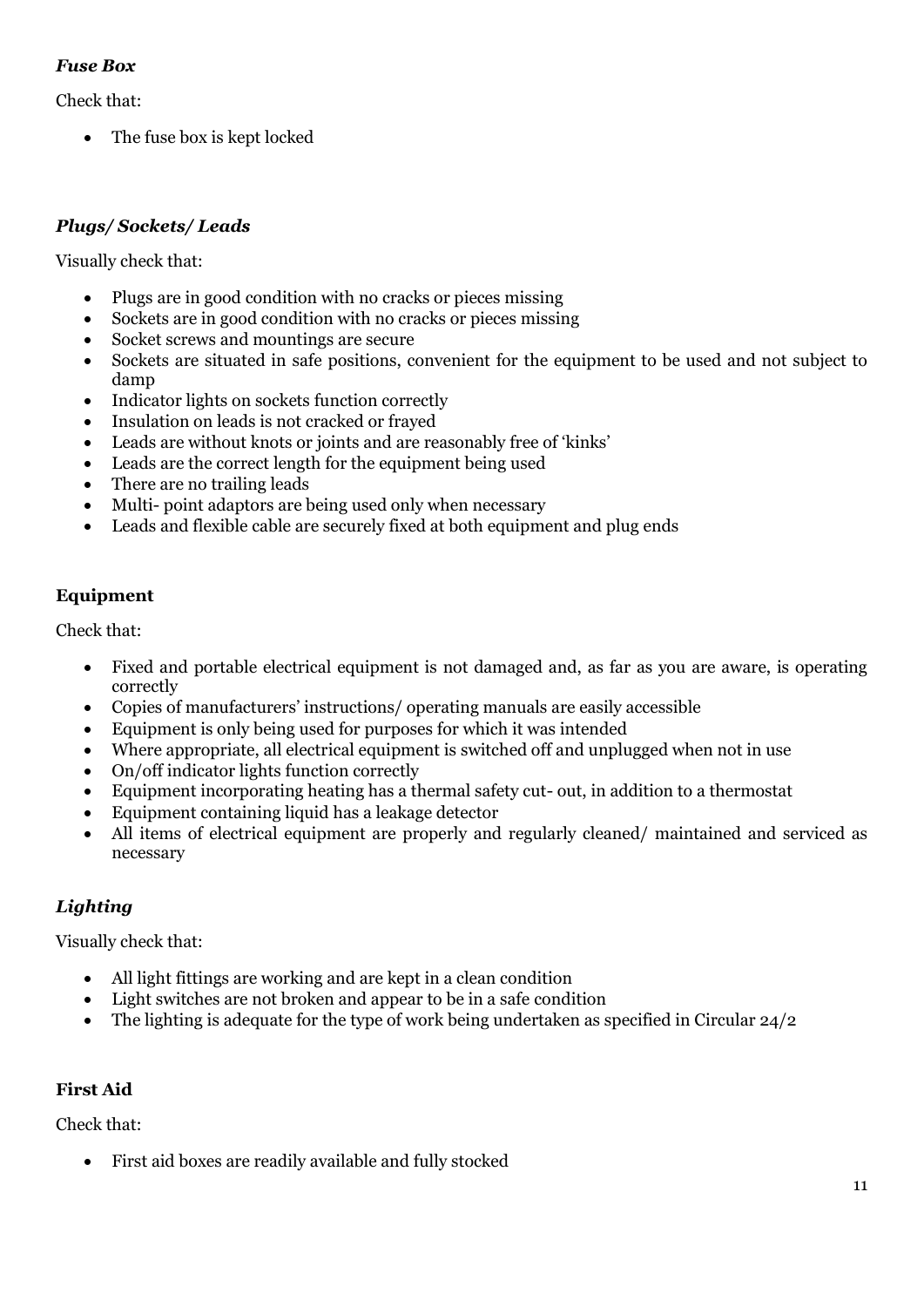- A first aid incident book is readily available and kept up to date
- Medication (e.g. inhalers) are stored safely whilst remaining accessible to owners during school hours. These are then locked away after school.

#### **Art & Stationery Facilities**

Check that:

- Guillotines are fitted with an approved safety guard which can be locked
- All foam materials are stored away from heat sources
- Materials and partly finished work are stored safely
- Adhesives and tippex are stored in a locked press when not in use
- Photocopier toner and colour printer ink/ toner is stored in a locked press until required for use

# **Non- Teaching Areas**

#### **Kitchen Areas**

Check that:

- The kitchen area is kept clean
- The kitchen floors are sound and non- slip, especially when wet
- Firefighting equipment is available in the kitchen area
- Equipment is adequately guarded
- Working surfaces are in good condition and are impermeable
- Fridges and freezers are operating within safety temperature ranges and are only used for the storage of food
- There is a sink with hot water, soap and disposable towels for washing hands prior to handling foods
- All cleaning materials and other potentially dangerous substances are stored correctly, clearly labelled and the shelf life is known and kept in check

#### **Staff Facilities**

Check that:

- The staffroom is clean, warm and well lit
- There are adequate cloakroom facilities and storage facilities for personal belongings, books etc.
- There is provision for lunch and tea and coffee to be made
- Staff sanitary facilities are suitable, sufficient and properly cleaned

#### **Children's Cloak Room**

Check that:

Storage for children's belongings is adequate – enough hooks for children's coats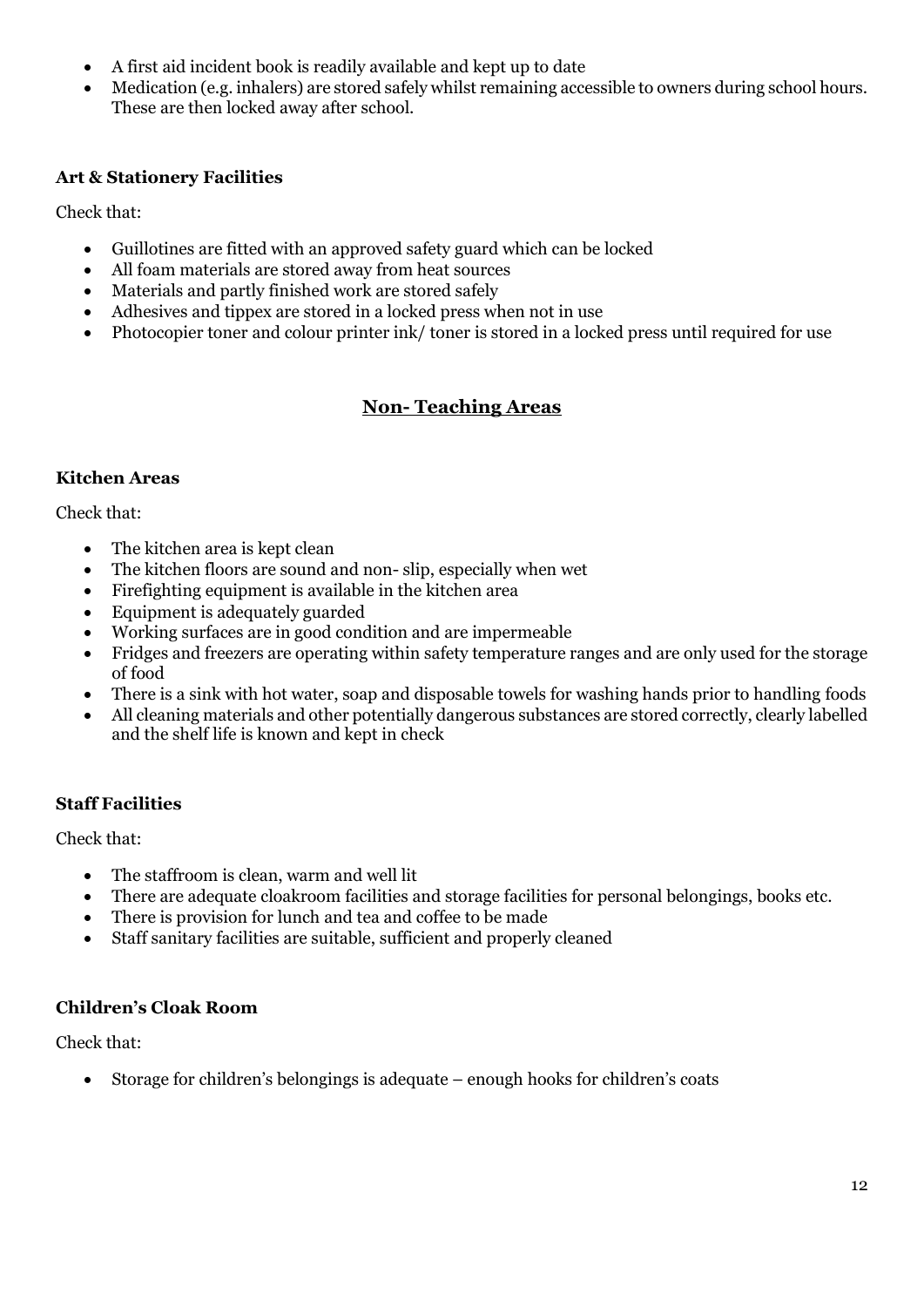### **Children's Toilets**

Check that:

- There are no cracked floor or wall tiles
- The toilets and hand basins are in good condition
- An extraction system is in operation / windows can be opened

### **Hygiene**

Check that the following are available:

- Soap
- Warm water
- Hand drying facilities
- Toilet paper
- Litter bin
- Provision for disposal of sanitary waste
- Safe, suitable, sufficient and properly cleaned sanitary facilities

### **Cleaning**

Check that:

- A physical barrier (warning sign) is used when the floors are being mopped (wet)
- All cleaning products used by the cleaner are labelled and safety stored
- The storage cupboard containing cleaning products and equipment is kept locked

# **Outside Areas**

Check that:

- There are no uneven/ broken/ cracked paving slabs in yard or fire assembly area
- Outside steps are secure
- The railings are not damaged
- Roofs, guttering, drain pipes etc. are, as far as can be seen, sound and well maintained
- All play areas are kept clean and free from glass
- All builder's materials, caretakers' maintenance equipment etc. are kept securely
- All drains re clear outside (overflow slip hazard)
- Grit / salt available for walkways prone to ice
- Benches are not damaged free of splinters